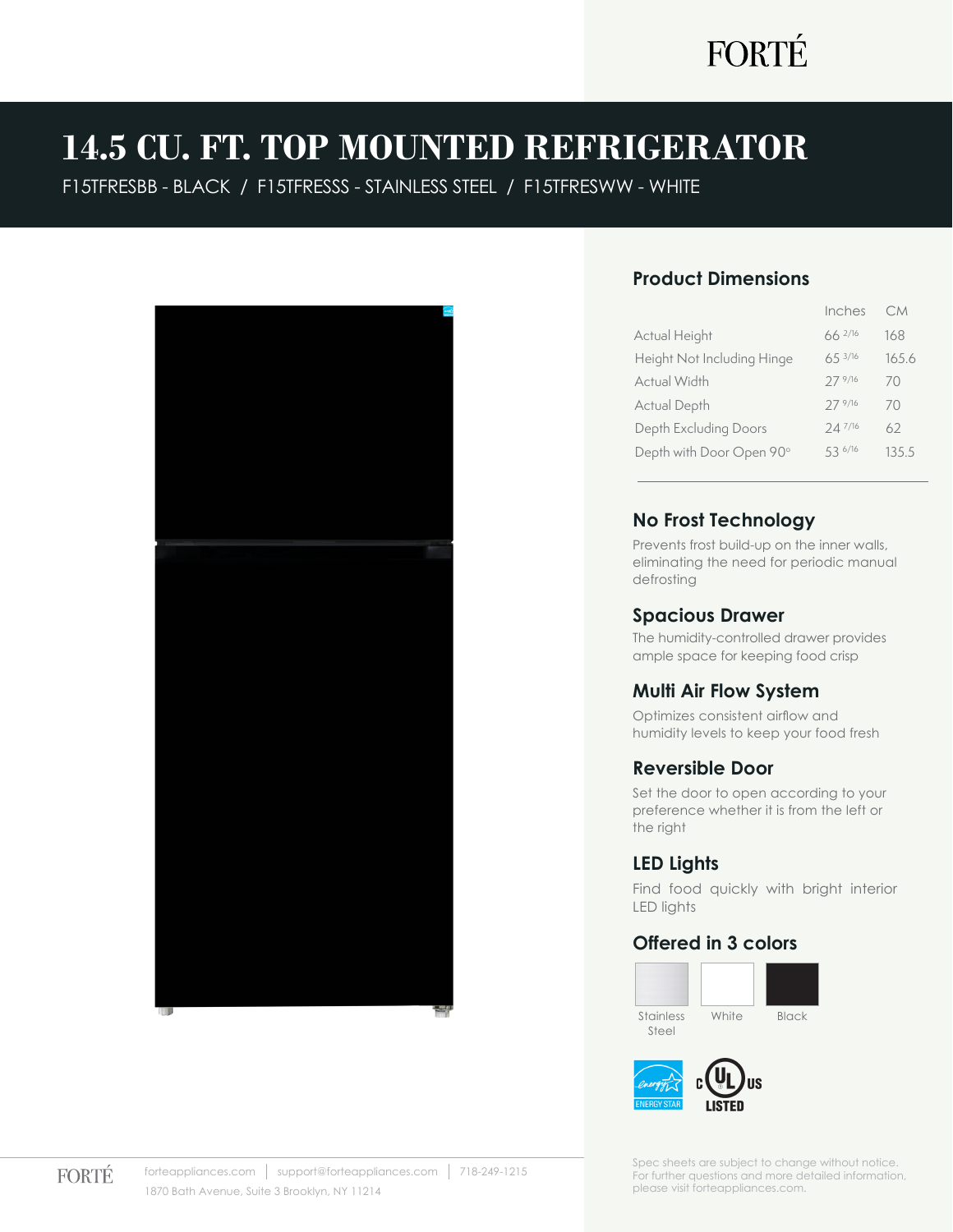### **14.5 CU.FT. TOP MOUNTED REFRIGERATOR**

F15TFRESBB - BLACK F15TFRESSS - STAINLESS STEEL F15TFRESWW - WHITE

# FORTÉ



### **CAPACITY**

| <b>TOTAL CAPACITY</b>         | 14.5 CU. FT. / 410 L |
|-------------------------------|----------------------|
| <b>REFRIGERATION CAPACITY</b> | 11 CU. FT. / 310 L   |
| <b>FREEZER CAPACITY</b>       | 3.5 CU. FT. / 100 L  |

### **TECHNICAL SPECIFICATIONS**

| <b>ENERGY STAR</b>             | <b>YFS</b>                     |
|--------------------------------|--------------------------------|
| <b>CERTIFICATION</b>           | Ш                              |
| <b>VOLTS/HERTS</b>             | 115 VAC / 60 HZ                |
| <b>ELECTRICAL REQUIREMENTS</b> | 3-PRONG OUTLET                 |
| <b>YEARLY ELECTRICITY USE</b>  | 325 KWH                        |
| <b>WEIGHT</b>                  | 187.4 LBS / 85 KG              |
| <b>WARRANTY</b>                | 1 YEAR LIMITED PARTS & SERVICE |

#### **INTERIOR FEATURES**

| <b>CABINET LINER</b>      | <b>WHITE</b> |
|---------------------------|--------------|
| <b>NUMBER OF SHELVES</b>  | 2 GLASS      |
| <b>ADJUSTABLE SHELVES</b> | YFS          |
| <b>INTERIOR LIGHT</b>     | <b>YFS</b>   |
| <b>ICE TRAY</b>           | 1 STANDARD   |

#### **EXTERIOR FEATURES**

| <b>STYLE</b>                 | TWO DOOR        |
|------------------------------|-----------------|
| <b>BUILT-IN/FREESTANDING</b> | FREESTANDING    |
| <b>DOOR SWING</b>            | REVERSIBLE      |
| <b>HANDLES</b>               | <b>RECESSED</b> |